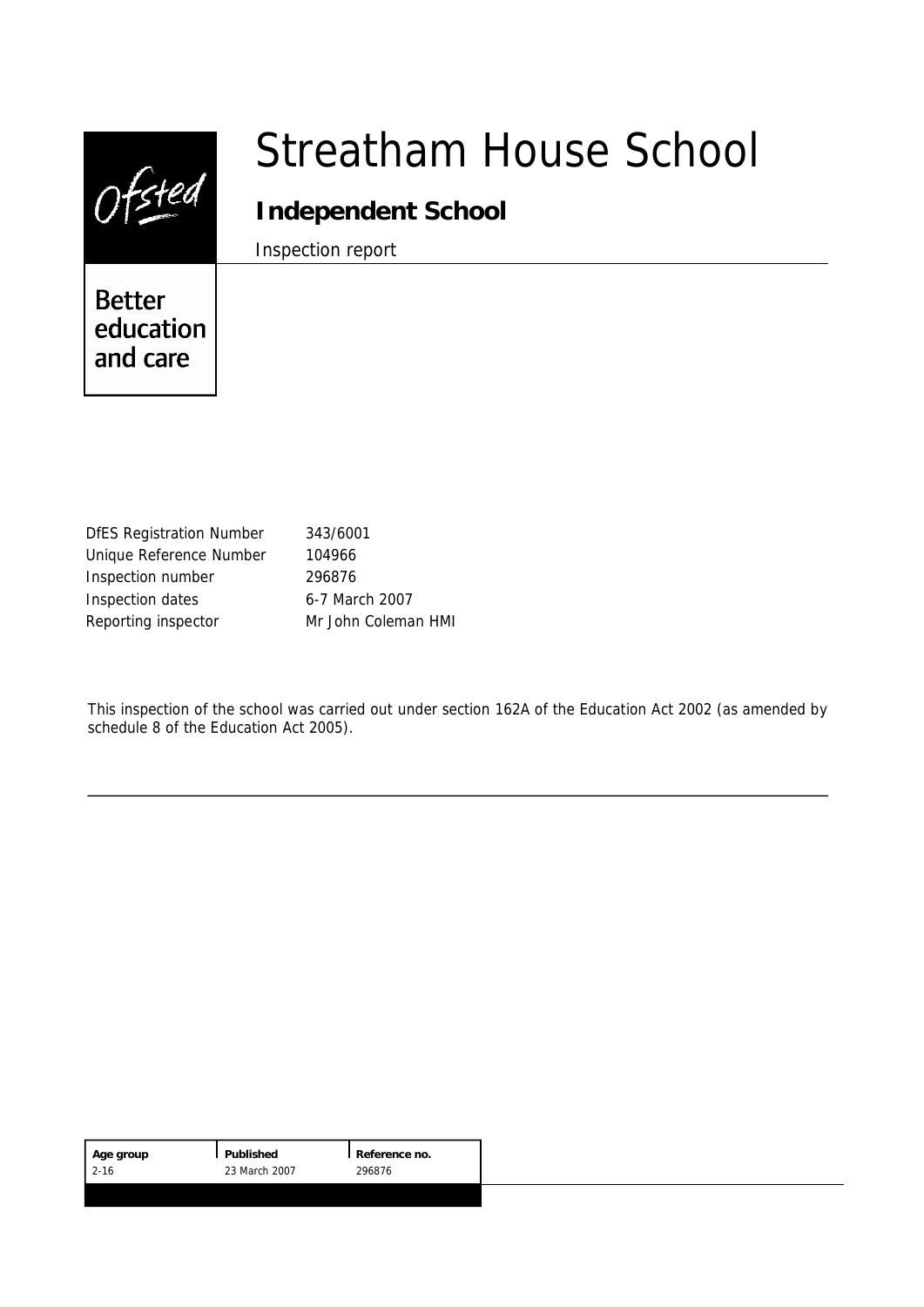© Crown copyright 2007

Website: www.ofsted.gov.uk

This document may be reproduced in whole or in part for non-commercial educational purposes, provided that the information quoted is reproduced without adaptation and the source and date of publication are stated.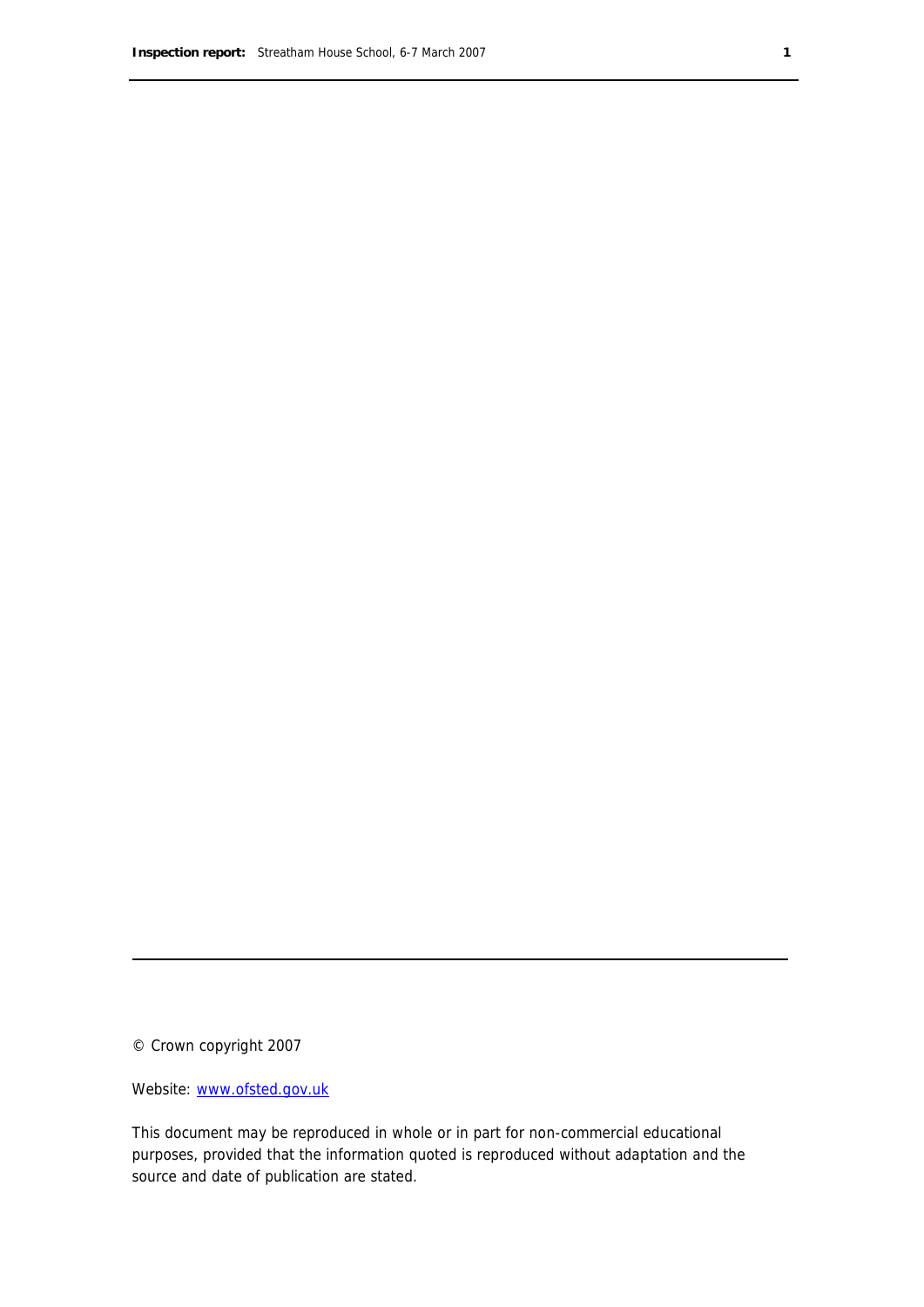## **Purpose and scope of the inspection**

This inspection was carried out by Ofsted under section 162A of the Education Act 2002, as amended by schedule 8 of the Education Act 2005, in order to advise the Secretary of State for Education and Skills about the school's suitability for continued registration as an independent school.

# **Information about the school**

Streatham House is a co-educational school for pupils from 2-11 years and provides for girls from 11-16 years. There are 131 pupils on roll in total, of whom 70 are senior girls. The school began in 1925 and is situated in a listed building in a residential area. The school aims to, `help each child fulfil his or her potential and achieve the best results possible for that child, at the same time as giving an all round education which will enable the child to take his or her place in society as a good citizen of the future. To this end the school strives towards high standards of work and behaviour, which are firmly rooted in a morally sound and caring environment, where all children are encouraged to do their best, on an equal basis, regardless of race, ability or gender'.

# **Evaluation of the school**

This is a good school with some outstanding features. Parents are overwhelmingly positive about their children's education and they are right to feel so. The headteacher and her staff are strongly committed and provide a broad curriculum which serves pupils well. Teaching is consistently good and pupils make good progress and achieve high standards. Outstanding provision is made for pupils' spiritual, moral, social and cultural development. As a result, pupils become confident and articulate learners who have high self esteem. Provision for their care is good. The school complies with all of the independent school regulations.

### **Quality of education**

The curriculum is good with some strong features. All subjects have suitable policies and schemes of work which provide well for pupils' needs. Children in the Nursery and Reception classes follow the Birth to Three Matters and Foundation Stage curriculum. Pupils in the lower school (Years 1-6) follow the National Curriculum. This continues for students in the senior school (Years 7- 11) culminating in GCSE courses mainly in Years 10 and 11. French is taught from the age of 3 years and remains an option for GCSE; Spanish is introduced in Year 8 and may continue to GCSE. This suitably broad experience is extended by all students having the opportunity to take English Speaking Board examinations in Years 9 and 11. Additionally students undertake the European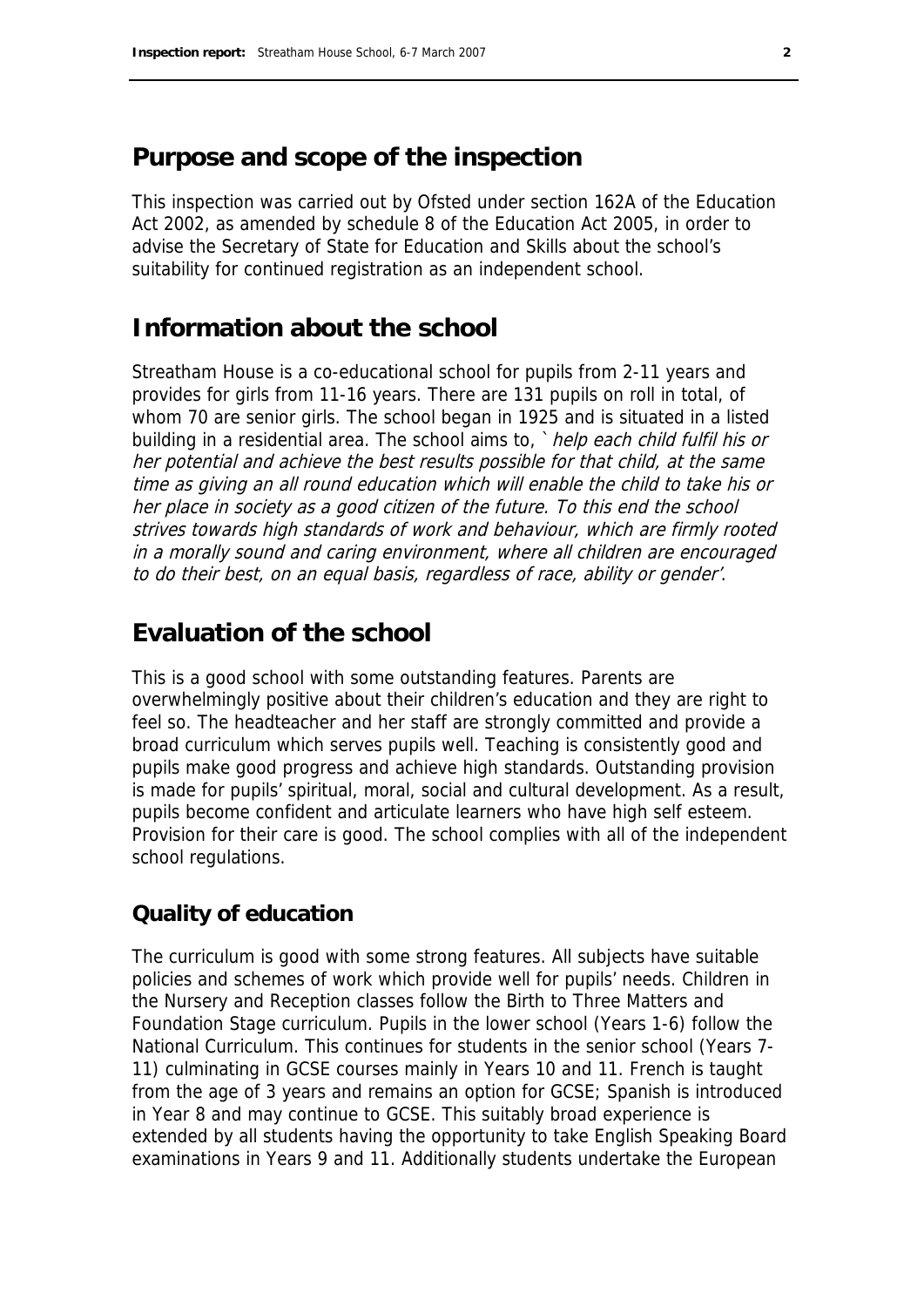Computer Driving Licence in information technology (IT) skills. Extra art classes are provided after school for pupils from this and nearby schools including GCSE, AS and A2 level courses. Opportunities for PE are somewhat limited by the lack of a playing field, though a local sports club is used for sports day, and a fitness club is utilised to encourage the older students to develop healthy lifestyles. The school does not currently offer any vocational courses and has advanced plans to improve this. A member of staff has recently been trained to manage the vocational options.

The curriculum is enriched by a range of visits and visitors. Students in the senior school recently visited Spain and inspectors witnessed the impact of this experience across many curriculum areas. A residential visit to Winmarleigh takes place annually for students in Years 6, 7, and 8 and provides opportunities for outdoor pursuits. Pupils have also been to Chester, Albert Dock, Snowdonia, Peak District and a number of local places such as the library. Parents and friends of the school are welcomed to share their knowledge and experience, as illustrated during the inspection when one such visitor talked to the pupils about Judaism. A wide range of extra curricular activities is provided. Activities are available to all ages though pupils spoke to inspectors about being unable to take part in some clubs.

The quality of teaching ranges from satisfactory to outstanding. The majority of teaching is good and better. As a result pupils make good progress. There is a whole school commitment to planning which ensures a clear focus on the objectives for pupils' learning. Small numbers in each class enable teachers to get to know their pupils very well. Relationships between teachers and pupils are outstanding; pupils who spoke to inspectors confirmed this. In most lessons work is pitched at the right level with appropriate attention paid to individual pupil's needs. Teachers are able to assess pupils' progress well against the intended learning outcomes. In some pupils' books the work which they are expected to complete is the same for all. Where this occurs there is a lack of challenge for the highest attaining pupils and their progress is hindered. Pupils with learning difficulties make good progress. Their needs are accurately identified and individual education plans prioritise their learning well.

Teachers have a very good knowledge of the subjects they teach. In the lower school where it is mostly one teacher delivering a range of the curriculum, teaching is characterised by a good understanding of how young children learn. They get off to a good start in the Foundation Stage where teachers successfully develop children's social and communication skills through practical speaking and listening activities. High expectations of behaviour and learning mean that, as pupils move through the school, they develop as increasingly mature and well-rounded individuals. Pupils' learning is assessed well by teachers and they are made aware if their efforts fall short of expectations. It is much more difficult for pupils in Years 1 to 9 to measure the extent of their progress and consequently there is a lack of pupil or parent knowledge about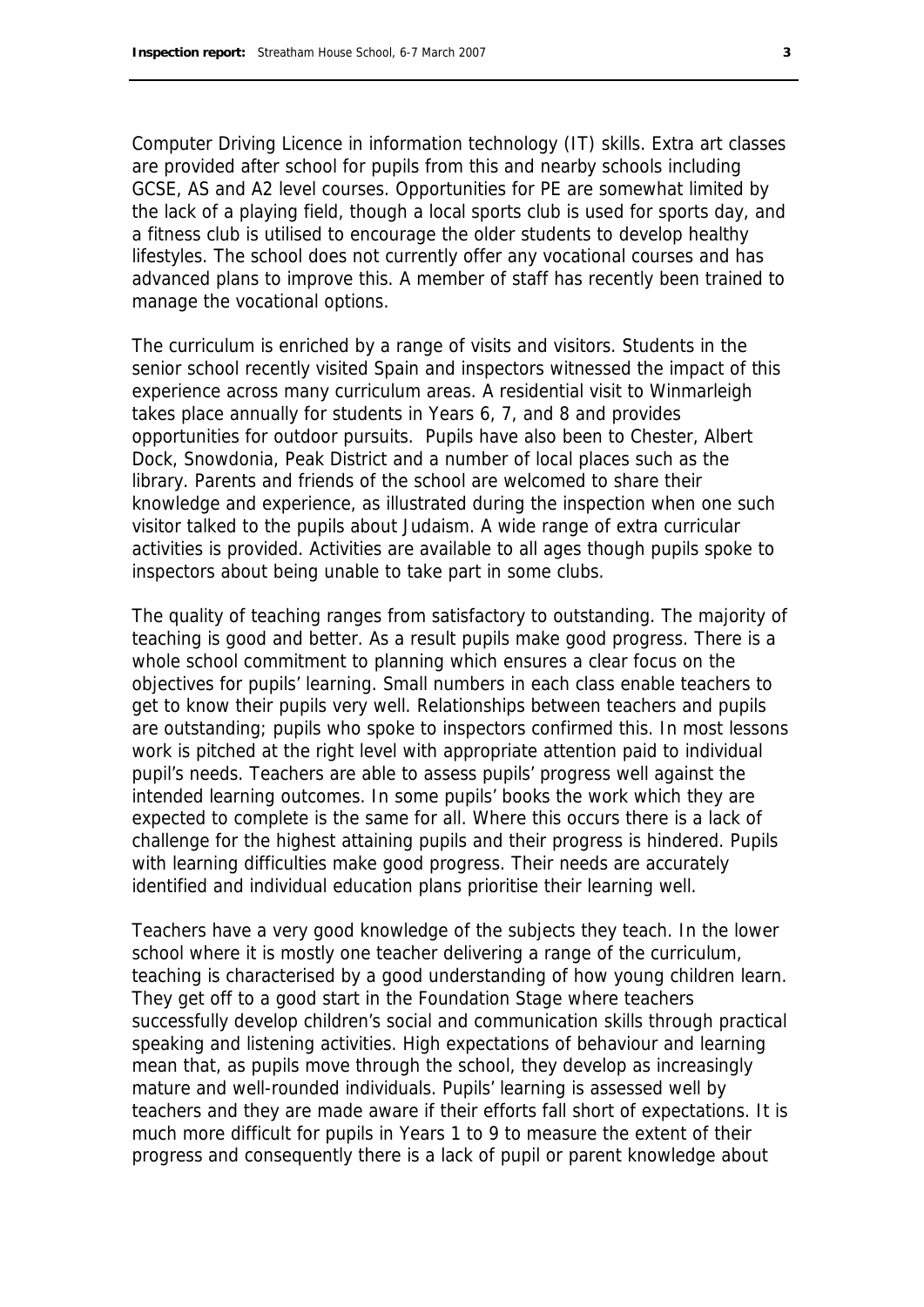what to do to get to a higher level of attainment. In Year 10 and 11 students progress more rapidly because of rigorous attention to targeting their learning. Expectations of grades for GCSE examinations are high and students are well informed about what they need to achieve to move to the next grade. Results in recent years show standards at GCSE to be above the national average. National comparisons for value added data made available by the Local Authority, show the school to be in the highest 5% of schools in the most recently available figures.

In the senior school there is specialist subject teaching. Art and science teaching is also supported by extra facilities. Teaching is outstanding. In art the level of creativity is highly motivating for pupils and displays of their work adorn the whole school. The impact of this can be felt across the curriculum. In a Year 7 lesson seen during the inspection, pupils designed and made T-shirts making excellent use of their IT skills at the planning stage. To a background of African and Indian music, they worked diligently under the skilful guidance of the teacher who inspired their ideas by her passion and enthusiasm for the subject. Pupils in recent years have a 100% pass rate in Art at grade B and above for GCSE. In a Year 7 Science lesson pupils worked enthusiastically to separate the colours of ink samples as they learned about chromatography. They were then captivated as the teacher asked them to `hunt the murderer' using ink samples from a fictitious note left on a victim. This application of scientific skills in a forensic way, led to very high levels of interest and learning was outstanding as a result. In 2006 pupils taking dual award GCSE Science achieved a 100% pass rate at grade C and above.

### **Spiritual, moral, social and cultural development of the pupils**

A high priority is given by the school to pupils' personal development and the provision for their spiritual, moral, social and cultural development is outstanding. The parent questionnaires, returned to inspectors, were overwhelmingly praiseworthy of the school. Parents particularly appreciate how pupils gain confidence, have high self esteem, behave in outstanding ways, develop social skills and receive good teaching which leads to high standards. Inspectors agree. As one parent said, `The professionalism of the team is outstanding. Together my daughter and I look forward to each session, knowing she will enjoy the activities and socialising in such a stimulating, warm and loving environment'.

The school enables pupils to develop into mature young people who can stand tall in the world. Their enjoyment of school leads to a positive attitude to learning. Pupils confidently express their opinion about the school. Pupils say there are ways to let the school know their feelings, such as through the prefect system and via the school council. They can explain how some small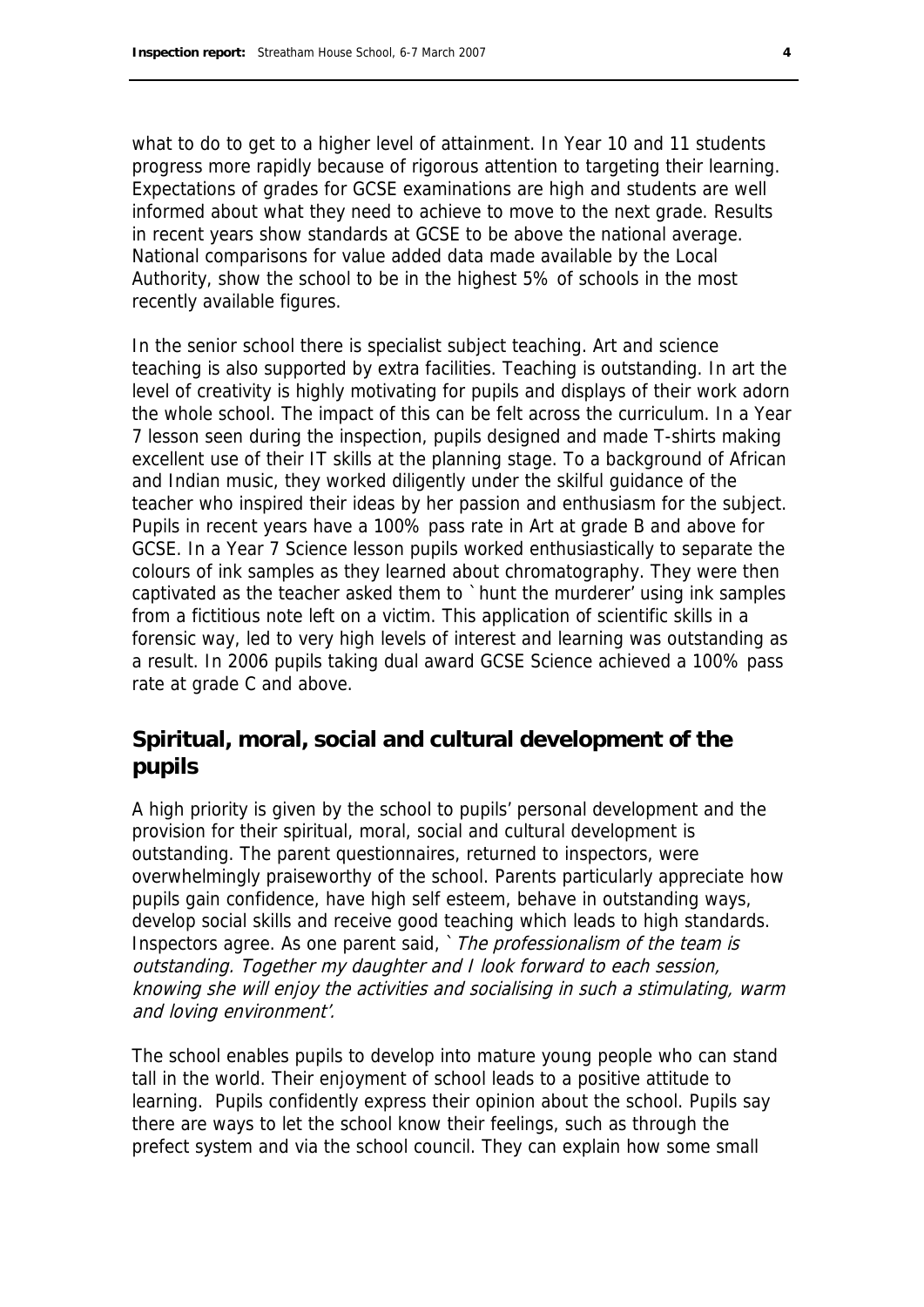ideas have been acted upon, as when they suggested a different kind of soap was needed in the senior girls' toilets. However they do not think that their ideas are always taken up or that they are well informed about the schools' plans for the future.

Pupils are helped to develop moral principles through the curriculum for citizenship, in assemblies and in the debating society. Much voluntary work takes place with pupils supporting and raising money for causes such as Operation Christmas Child and the Tsunami appeal. Pupils study a wide range of faiths and religions including work on festivals and celebrations such as Divali and the Chinese New Year. Cultural education is strong and the study of art and culture is given a high profile in the school. A good example of this is a cross curricular assembly focused on the Mexican Day of the Dead. Children in the Kindergarten studied England and told other classes about it.

#### **Welfare, health and safety of the pupils**

Procedures to ensure the welfare, health and safety of pupils are good. Arrangements for child protection are in place. The school has a full range of appropriate policies and meets all the independent school regulations. The school fulfils its duties under the Disability Discrimination Act 2002.

Pupils are confident that the school deals speedily and effectively if there is any misbehaviour or bullying. Parents and pupils agree that this is a very caring school. Pupils feel safe and appreciate the consideration which staff make for their welfare and well-being. One parent summed it up by saying, `lovely school, lovely teachers'. Although the school provides well for pupils through its Personal Health Education programme, some parents and pupils expressed a view that more should be done to encourage healthy lifestyles. The school evaluation provided to inspectors acknowledges a need to develop the range of physical activities available to pupils. The school does provide curriculum opportunities for health education. For example a cross curricular 'heart day' emphasised the importance of healthy living.

#### **Suitability of the proprietor and staff**

The school undertakes the required checks to ensure the suitability of staff to work with children and pupils.

#### **School's premises and accommodation**

The school premises and accommodation serve the pupils' needs well. Classrooms are of adequate size for the numbers involved. Outdoor facilities are satisfactory though the absence of a larger surface restricts team sports.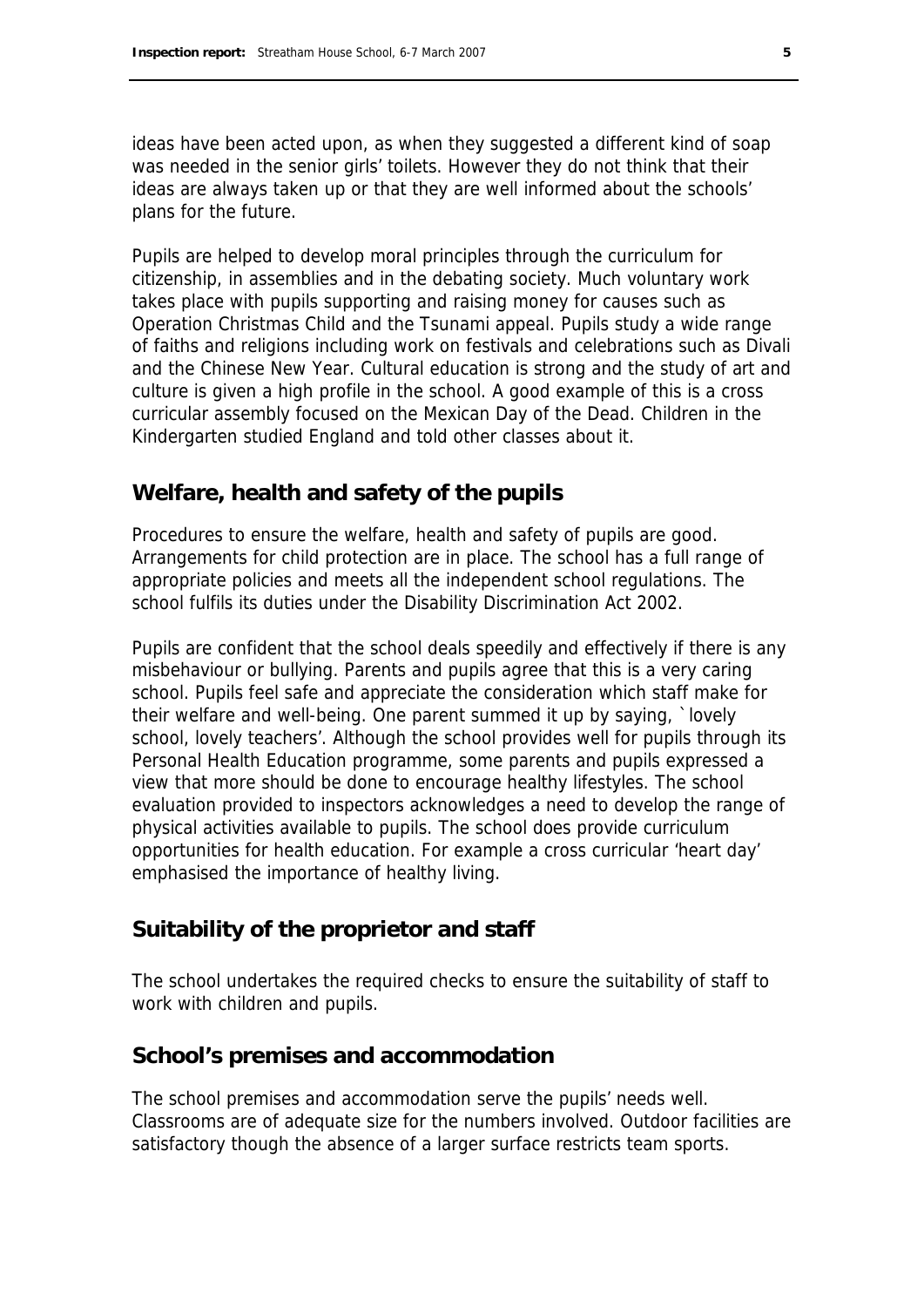Specialist rooms include a science laboratory, art room, technology room, 2 IT suites and an assembly hall/gym. These make a good and sometimes outstanding contribution to the provision for pupils' learning.

#### **Provision of information for parents, carers and others**

The quality of information available to parents is good. All the appropriate information is provided to parents. Some parents expressed the view that they are unaware of the availability of the school's policy for complaints. Information about this is contained in the school's prospectus. Reports about pupils' progress are sent home annually in lower school and more frequently in senior school. Newsletters regularly give information about school events.

#### **Procedures for handling complaints**

The policy meets all the regulatory requirements including the specified timescales and procedures.

### **Compliance with regulatory requirements**

The school meets all of the Education (Independent School Standards) (England) Regulations 2003 as amended January 2005.

### **What the school could do to improve further**

While not required by the regulations, the school might wish to consider the following points for development:

- extend to the younger pupils, the outstanding practice in Years 10 and 11, of setting targets for attainment
- improve the range of vocational courses available to students in Years 10 and 11.